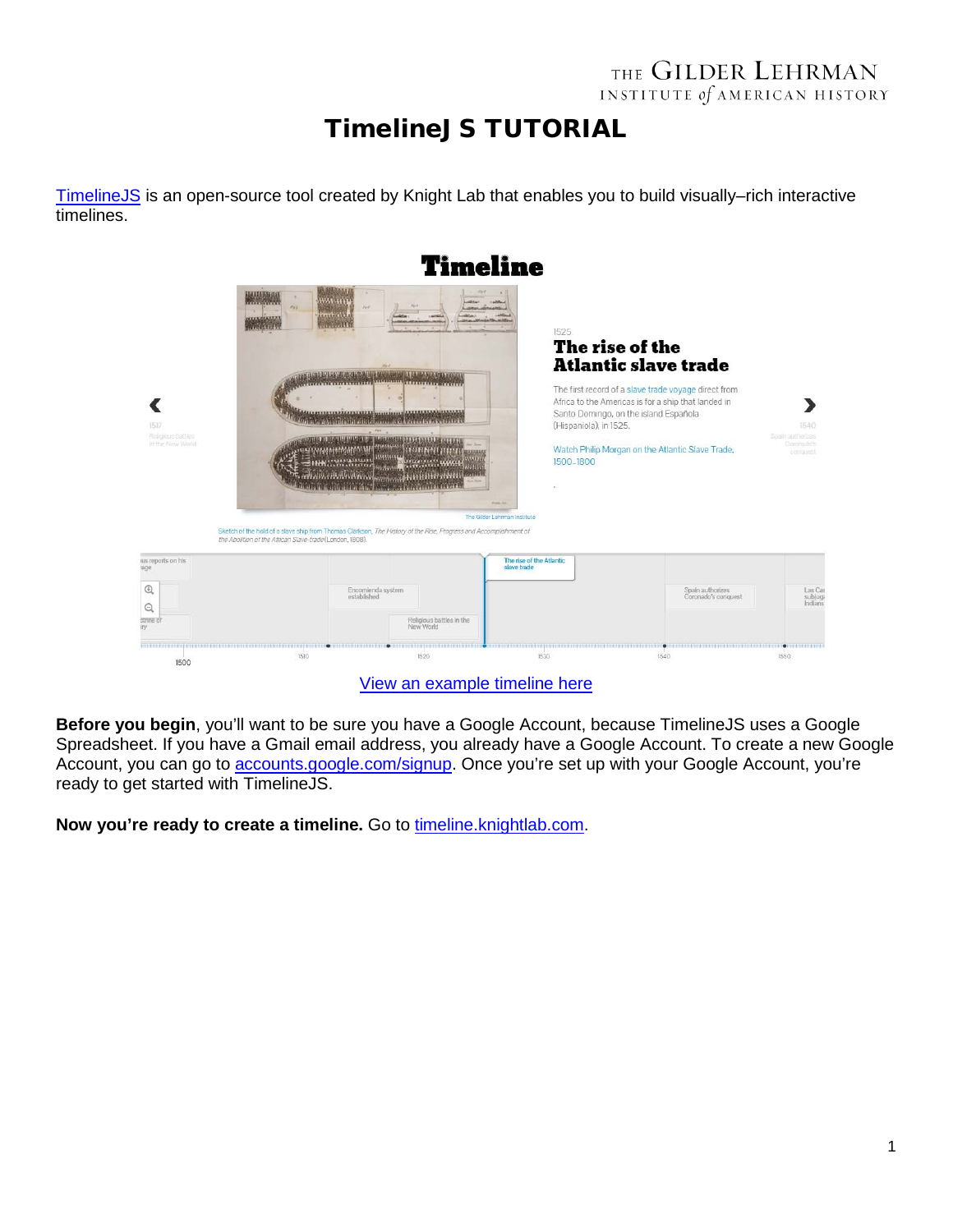First, you'll want to download the Google Spreadsheet template provided on the TimelineJS website. This will be automatically placed into the Google Drive connected to your Google Account.



You can re-name the spreadsheet if it helps you better organize your files.

Drop dates, text and links to media into the appropriate columns.

| А                 | B               | C                                                | D                                                                                                                                                                                                                                          | E                                  | F                                                                                                    | G                                                                                                                                                                                                                                                                        |
|-------------------|-----------------|--------------------------------------------------|--------------------------------------------------------------------------------------------------------------------------------------------------------------------------------------------------------------------------------------------|------------------------------------|------------------------------------------------------------------------------------------------------|--------------------------------------------------------------------------------------------------------------------------------------------------------------------------------------------------------------------------------------------------------------------------|
| <b>Start Date</b> | <b>End Date</b> | <b>Headline</b>                                  | Text                                                                                                                                                                                                                                       | <b>Media</b>                       | <b>Media Credit</b>                                                                                  | <b>Media Caption</b>                                                                                                                                                                                                                                                     |
| 1/1/1808          |                 | Abolition of the<br>international<br>slave trade | <i>An Act Prohibiting the<br/>Importation of Slaves</i><br>was passed in the United<br>States in March 1807,<br>but took effect in 1808.<br>This federal law stated<br>that no new slaves were<br>permitted to be imported<br>into the US. | https://www.gilderlehrma Institute | $\leq a$<br>href="http://www.gil Slave-Trade by the<br>target=" blank">The British<br>Gilder Lehrman | $\leq a$<br>href="http://www.gilde<br>target="_blank">Diagr<br>of an African slave<br>ship. Printed in<br>Thomas Clarkson.<br><i>The History of the<br/>Rise, Progress, and<br/>Accomplishment of<br/>the Abolition of the<br/>Parliament</i> , Vol.<br>2 (London, 1808) |

If you want to do anything fancy, like italicize text or hyperlink to a URL, you'll need to type in HTML language in this step, but don't be intimidated if you're new to HTML. All you really need to know is a few basics. Visit our website for a **basic HTML** tutorial.

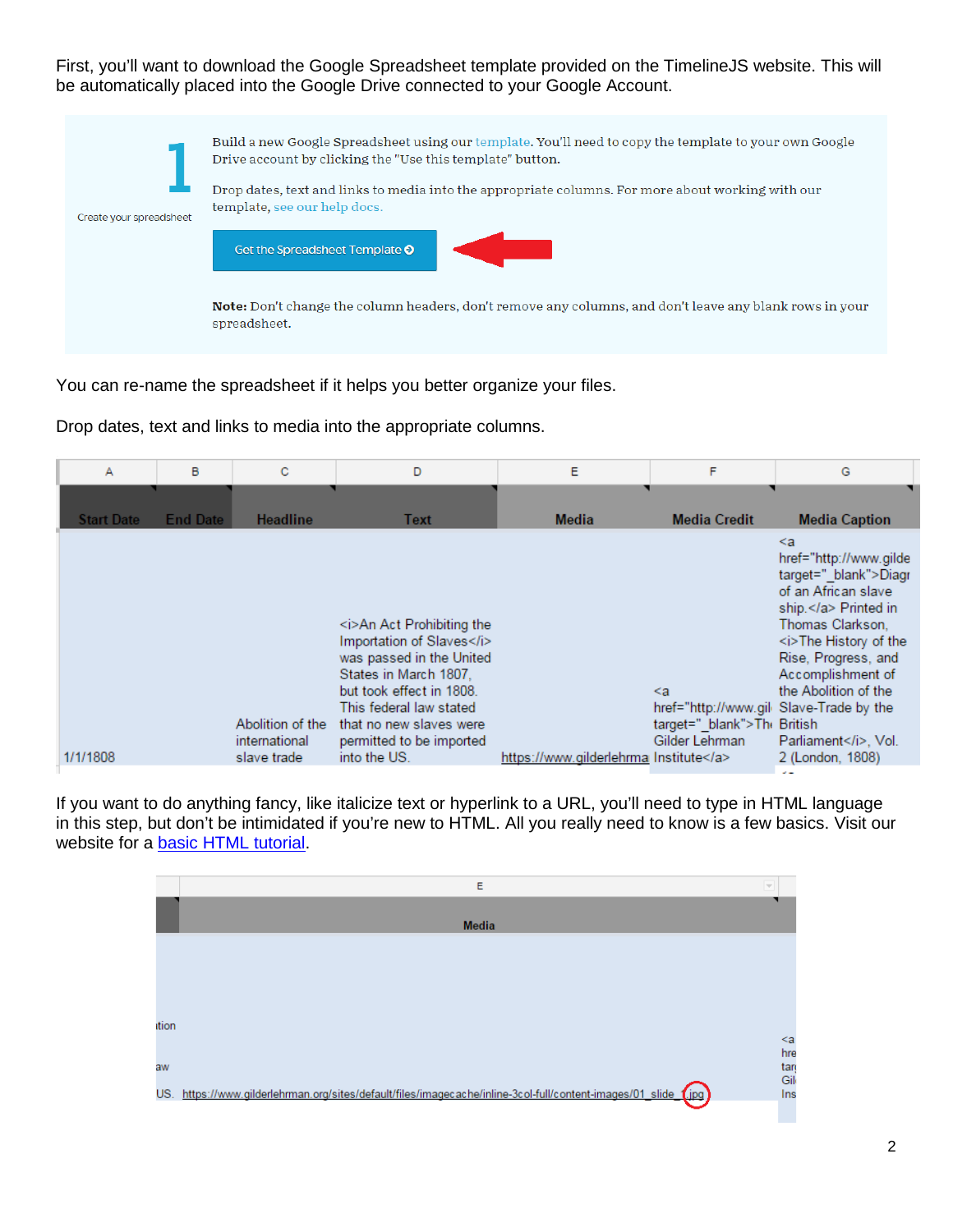A word about the "media link" -- Videos that are hosted on YouTube or Vimeo already have links - just click "share" on YouTube or Vimeo and copy and paste the URL link. For images, you'll need to make sure they are hosted online and use the image URL (web address), which almost always ends with JPG, GIF, PNG or BMP. Keep in mind that the image URL does not usually match the web address of the page where the image appears. In this box, you can also add links to Tweets, or media entries such as Wikipedia, or even a Google Map...the possibilities are endless.

**Here's a helpful note to prevent errors in your spreadsheet:** Don't change the column headers, don't remove any columns, and don't leave any blank rows in your spreadsheet.



The URL that appears in the center of the window is the public link to your timeline. In order to embed your timeline on a website, you'll need to put it into HTML language. Luckily, you don't need to know HTML to do this – TimelineJS has an embed code generator. Just go to the website, scroll down to step 3, and paste your URL into the generator box.

|                        | Google Spreadsheet URL                        | 1cWqQBZCkX9GpzFtxCWHoqFXCHg-ylTVUW                                                                                                                                                                                                                            | Width | 100% | Height | 650 |  |
|------------------------|-----------------------------------------------|---------------------------------------------------------------------------------------------------------------------------------------------------------------------------------------------------------------------------------------------------------------|-------|------|--------|-----|--|
| Generate your timeline | Optional settings (show)                      |                                                                                                                                                                                                                                                               |       |      |        |     |  |
|                        | Set language, fonts, starting slide and more. |                                                                                                                                                                                                                                                               |       |      |        |     |  |
|                        |                                               |                                                                                                                                                                                                                                                               |       |      |        |     |  |
|                        |                                               |                                                                                                                                                                                                                                                               |       |      |        |     |  |
|                        |                                               |                                                                                                                                                                                                                                                               |       |      |        |     |  |
|                        |                                               | Grab the embed code and paste it on your site where you want your Timeline JS to appear (just like a                                                                                                                                                          |       |      |        |     |  |
|                        | YouTube video).                               |                                                                                                                                                                                                                                                               |       |      |        |     |  |
|                        |                                               | <iframe frameborder="0" height="600" src="https://cdn.knightlab.com/libs/timeline/latest/embed/?source=1cWqQBZCkX9GpzFtxCWHoqFXCHq-ylTVUWlnrdYMzKUI&amp;font=Bevan-&lt;br&gt;PotanoSans&amp;maptype=toner&amp;width=600&amp;height=600" width="600"></iframe> |       |      |        |     |  |